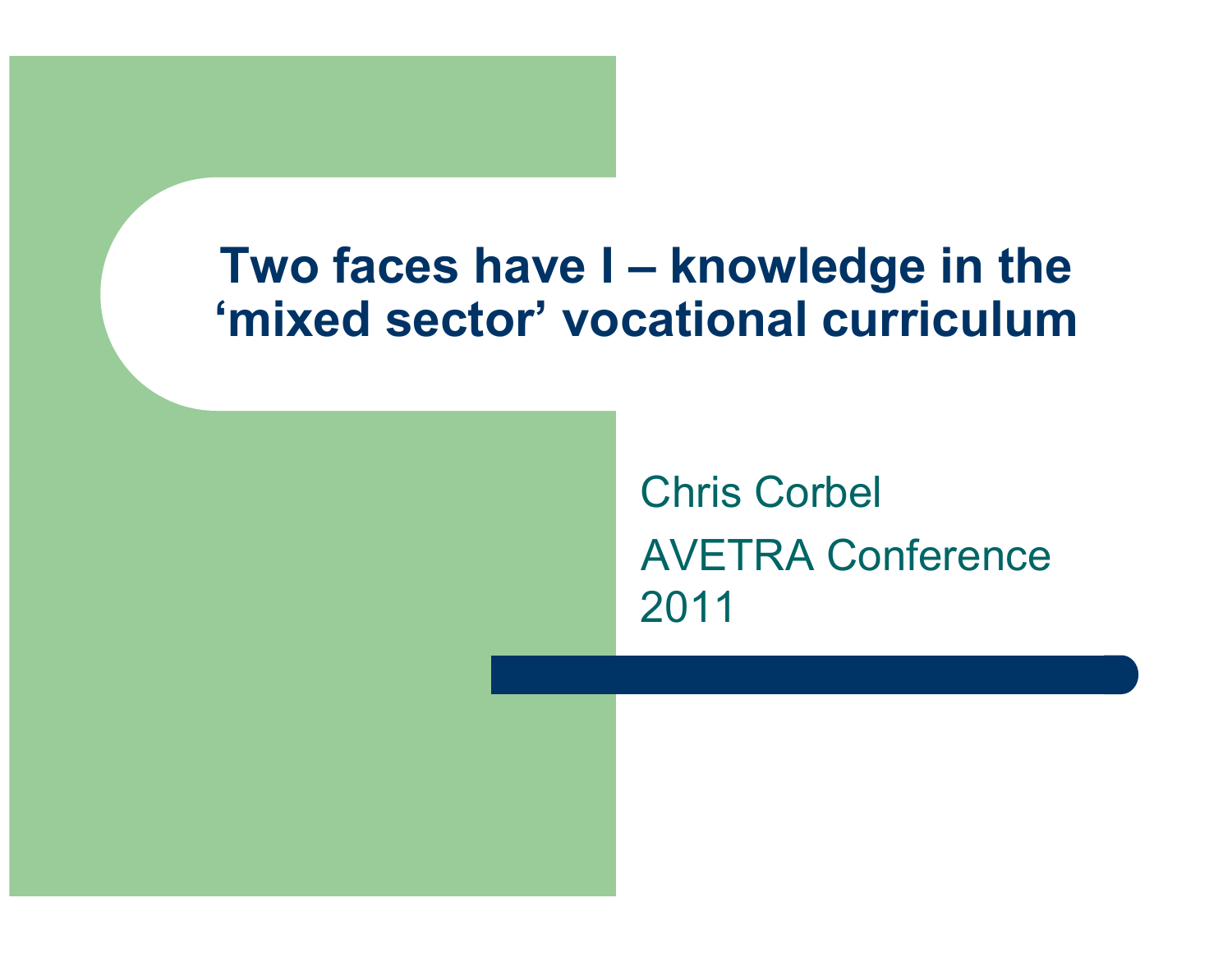## The "mixed sector"

- TAFEs are offering associate and bachelor degrees
- A global (anglophone) trend in response to knowledge economy educational policies
- Access for those previously unable to enter higher education
- Access to...?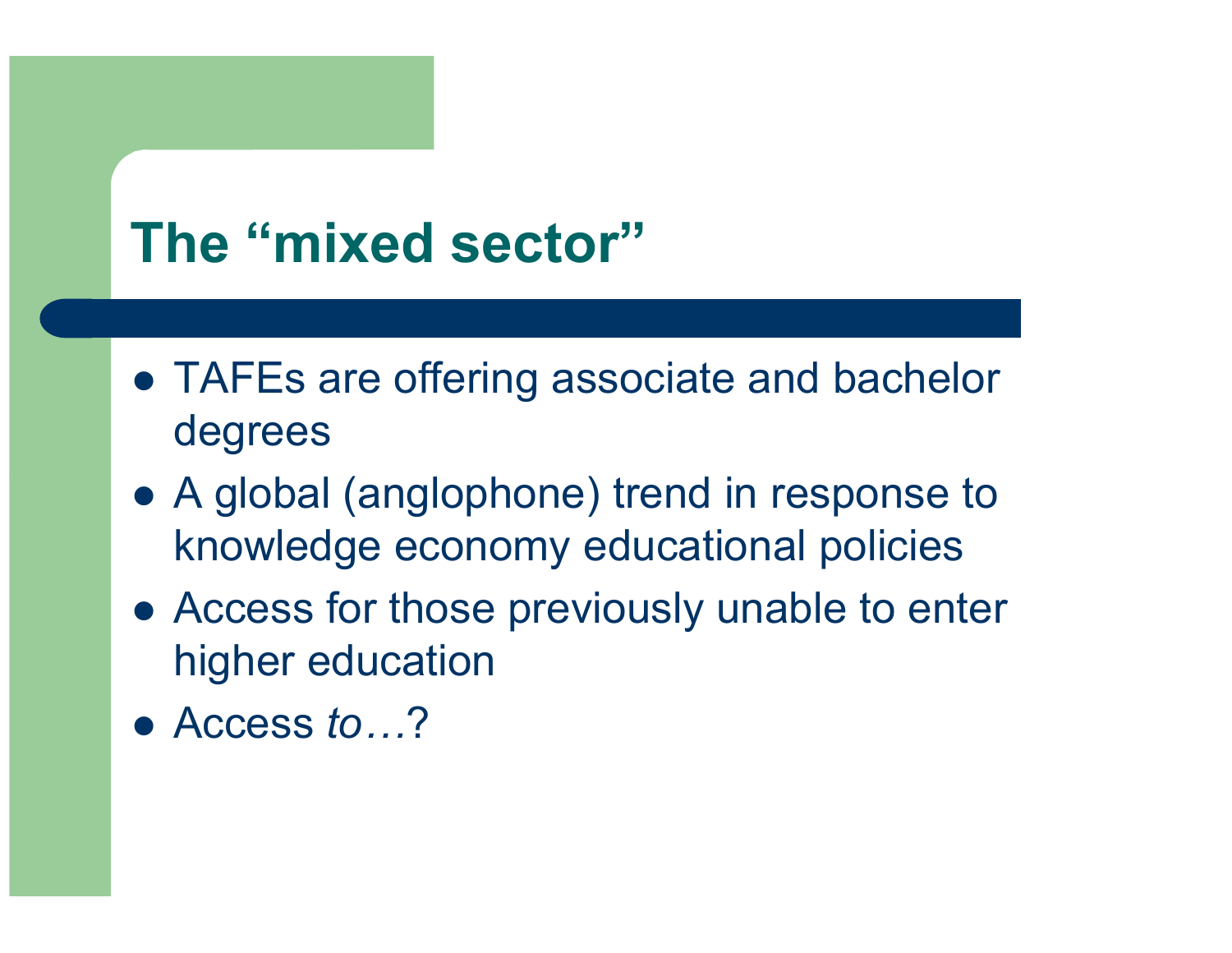# "Knowledge and skills"

- Skills, often generic work- as well as job- related
- **Immediately relevant and applicable knowledge**
- Powerful, abstract, disciplinary, emergent knowledge?
- Social realists say the voice of this kind of knowledge is missing, especially in the vocational curriculum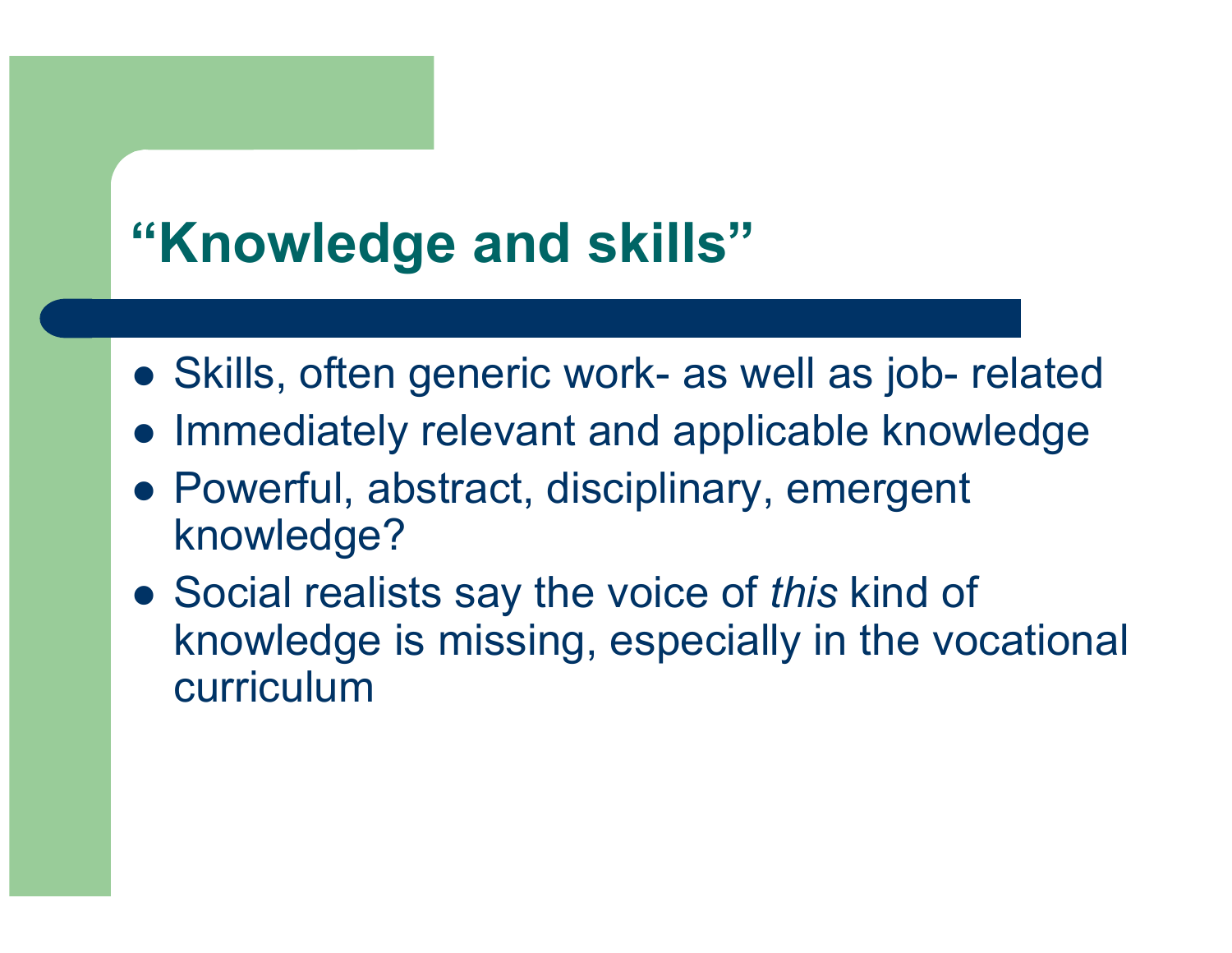## The vocational curriculum "faces both" ways"

- The skills face looks towards employability and hence the particular
	- In the vocational field
	- In actual jobs and workplaces
- The knowledge face looks toward further study and hence beyond the workplace the general
- Currently standards-based, outcomes oriented, industry driven
- In VET in Australia we only see the skills face.